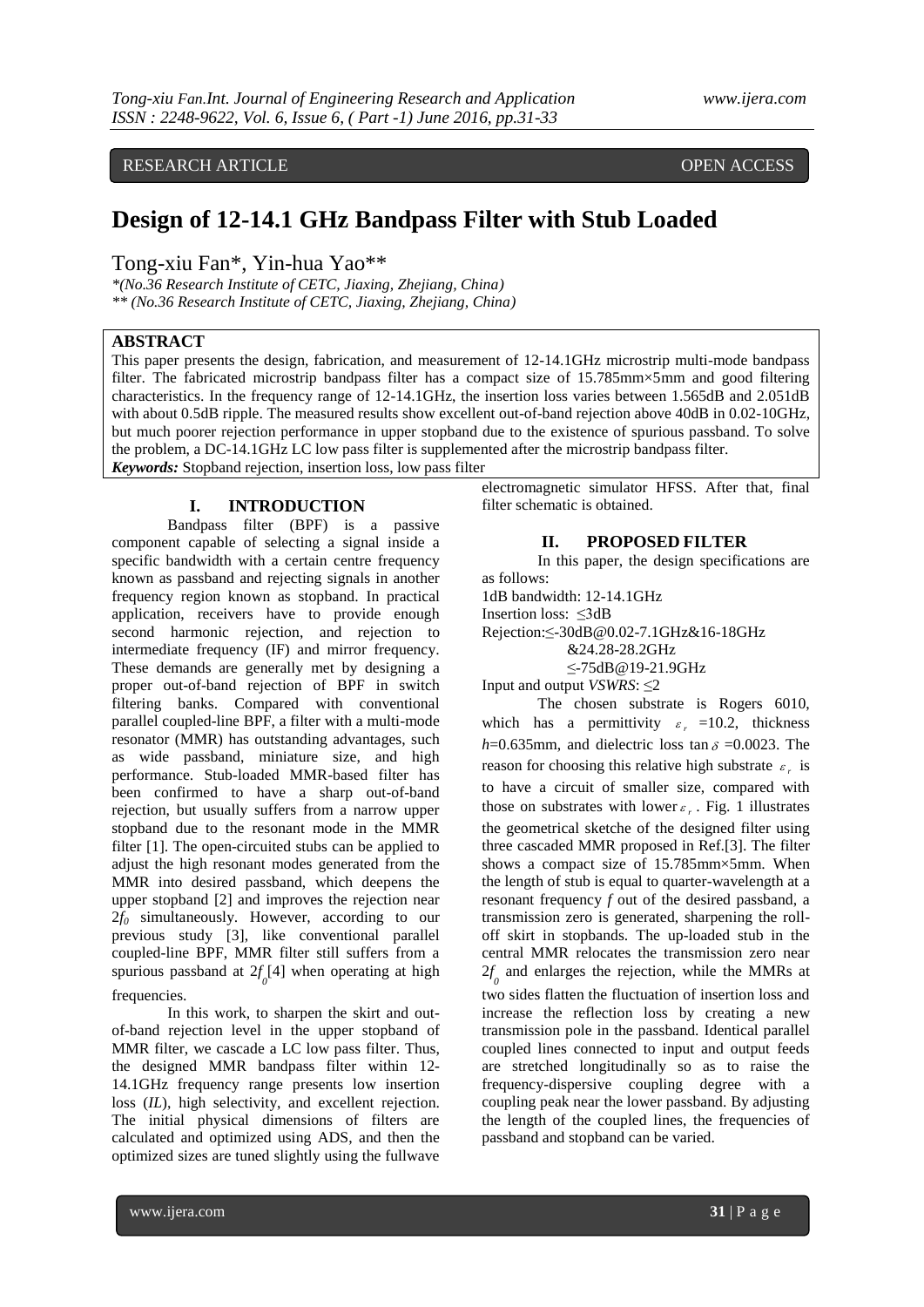

**Fig.1** The designed MMR bandpass filter.

The width of the input and output feeds are determined using ADS Line-Calc to be kept as 0.614mm with 50 ohms impedance and the dimensions of other lines are optimized to balance the different specifications. To have a degree of freedom in tightening the coupling degree and achieve a coupling peak in the lower passband, the strip and slot widths in the coupled lines should be chosen carefully. On the other hand, the strip and slot widths can not be too small to be fabricated. Increasing the bandwidth means less loss in the passband but reduced selectivity. However, the selectivity can be improved by flattening the ripple but at the cost of decreased return loss [5]. Therefore, the tradeoff among these specifications should be balanced. In practice, the actual bandwidth of the filter appears to be always less than the value assumed in the design. Therefore, it would be desirable in calculating the parameters of a given filter to use a somewhat larger bandwidth than actually is required.

# **III. SIMULATION AND MEASUREMENTS**

The *IL* and *VSWRs* are measured with R&S ZVK Vector Network Analyzer, and the test results are present in Fig. 2. Four transmission poles and three transmission zeros at 12.73GHz, 13.74GHz, and 14.58GHz are formed in the passband. The first resonant frequency at 12.18GHz is attributed to the parallel coupled lines, while the resonant mode at 14.02GHz can be explained by the introduction of stubs in the MMRs at the two sides. The downloaded stub in the central MMR brings about the resonances at 13.39GHz and 14.88GHz, respectively. The up-loaded stub in the central MMR moves the first and fourth transmission poles close to passband.

The maximum 2.051dB of *IL* is achieved at 12.8GHz, and the *ILs* at low and high cut-off frequencies are 1.773 and 1.721, respectively. In addition, input and output *VSWRs* are better than 1.8 in the desired frequency range. The measured results show good out-of-band rejection above 40dB at 0.02-10GHz, and the rejection at 16-18GHz is also more than 30dB. However, much poorer rejection performance in further upper stopband is witnessed.

Only more than 39.4dB rejection is achieved in 19- 21.9GHz, and the requirements of rejection≥30dB @ 24.28-28.2GHz and ≥75dB@19-21.9GHz can not be satisfied. The reason is that the achieved structure suffers from the existence of second spurious response around -7.943dB at 18.36 GHz.



**Fig.2** Frequency response of the fabricated.BPF.

To deepen the rejection in the upper stopband, we can add a DC-14.1GHz low pass filter (LPF) after the BPF. The 9 order Chebyshev low pass filter of DC-14.1GHz can be designed using Genesys easily. Fig. 3 shows the topology of 9 order Chebyshev LC LPF, and the values of inductors and capacitors can be realized in practice.



**Fig.3** Schematic of DC-14GHz low pass filter.



**Fig.4** Frequency response of DC-14.1GHz low pass filter.

From Fig. 4, the *IL* of LPF up to 14100 MHz is less than 0.961 dB, and the return loss is no more than -17dB. The attenuation increases from 36.409dB at 19GHz to 52.733dB at 21.996GHz. Therefore, BPF consisting of the circuits in Fig. 1 and Fig. 4 can meet the all design specifications before.